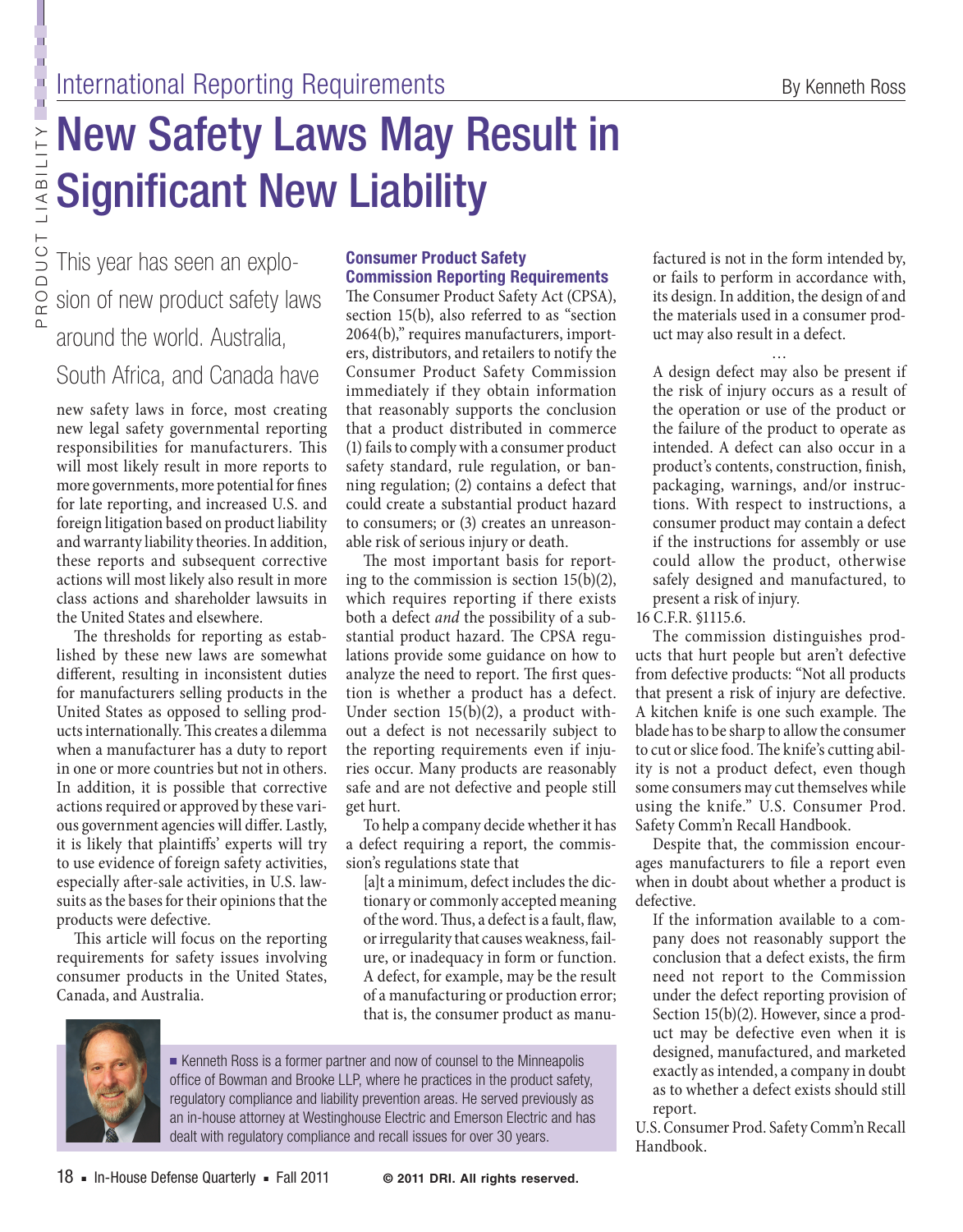Manufacturers will have to consider this language along with reporting responsibilities in other countries since a plaintiff will always argue that by reporting to the commission, a manufacturer has admitted that its product was defective.

The next question is whether this "defect" could create a "substantial product hazard." According to the commission,

[g]enerally, a product could create a substantial hazard when consumers are exposed to a significant number of units or if the possible injury is serious or is likely to occur. However, because a company ordinarily does not know the extent of public exposure or the likelihood or severity of potential injury when a product defect first comes to its attention, the company should report to the Commission even if it [sic] in doubt as to whether a substantial product hazard exists.

U.S. Consumer Prod. Safety Comm'n Recall Handbook.

To clarify further, the regulations provide factors that a manufacturer must consider in determining if a product may pose a substantial hazard: pattern of defect, number of defective products in commerce, severity of risk, and likelihood of injury. The commission explains these factors as follows:

- Pattern of defect. The defect may stem from the design, composition, content, construction, finish, or packaging of a product, or from warnings and/or instructions accompanying the product. The conditions under which the defect manifests itself must also be considered in determining whether the pattern creates a substantial product hazard.
- Number of defective products distributed in commerce. A single defective product could be the basis for a substantial product hazard determination if an injury is likely or could be serious. By contrast, defective products posing no risk of serious injury and having little chance of causing even minor injury ordinarily would not be considered to present a substantial product hazard.
- • Severity of risk. A risk is considered severe if the injury that might occur is serious, and/or if the injury is likely to occur.

• Likelihood of injury. The likelihood is determined by considering the number of injuries that have occurred, *or that could occur*, the intended or reasonably foreseeable use or misuse of the product, and the population group (such as children, the elderly, or the disabled) exposed to the product.

A plaintiff will always argue that by reporting to the commission, a manufacturer has admitted that its product was defective.

■

U.S. Consumer Prod. Safety Comm'n Recall Handbook.

■

A manufacturer has an additional reporting responsibility that applies even if a product does not have a defect. Section 15(b)(3) requires a manufacturer to file a report if a product creates an unreasonable risk of serious injury or death. The critical term is "unreasonable," which is defined as follows:

The use of the term "unreasonable risk" suggests that the risk of injury presented by a product should be evaluated to determine if that risk is a reasonable one. In determining whether a product presents an unreasonable risk, the firm should examine the utility of the product, or the utility of the aspect of the product that causes the risk, the level of exposure of consumers to the risk, the nature and severity of the hazard presented, and the likelihood of resulting serious injury or death. In its analysis, the firm should also evaluate the state of the manufacturing or scientific art, the availability of alternative designs or products, and the feasibility of eliminating the risk. The Commission expects firms to report if a reasonable person could conclude given the information available that a product creates an unreasonable risk of serious injury or death.

16 C.F.R. §1115.6. The U.S. Court of Appeals for the Ninth Circuit has confirmed that under this subsection, a manufacturer must still file a report even if a product does not have a defect. *See United States v. Mirama Enterprises,. Inc.*, 387 F.3d 983 (9th Cir. 2004).

Lastly, a manufacturer or product seller must file a report if either obtains information that reasonably supports the conclusion that a product distributed in commerce fails to comply with an applicable consumer product safety rule or with a voluntary consumer product safety standard upon which the commission has relied.

Since the Consumer Product Safety Improvement Act of 2008 has established more standards, the potential for reporting under this subsection is even more likely than before. This reporting requirement is truly strict in that it requires a report without proof of defectiveness or proof of an elevated risk of harm.

A number of years ago, the commission revised its interpretative rule concerning reporting regulations to make it clear that manufacturers and product sellers must consider information generated from sources outside the United States when deciding whether to report. A manufacturer must evaluate information that it obtains, or reasonably should have obtained, about product use, experience, performance, design, or manufacture outside the United States and that is relevant to products sold or distributed in the United States. This applies to manufacturers that sell products outside the United States, and importers, distributors, and retailers that obtain or should have obtained information in a foreign country. This requirement makes it even more important that field experience and reporting responsibilities in each country in which the product is sold be considered at the same time.

If the threshold for reporting is met under section 15(b), the CPSA requires companies to report immediately. The commission defines this requirement as follows:

A company *must* report to the Commission within 24 hours of obtaining reportable information. The Commission encourages companies to report *potential* substantial product hazards even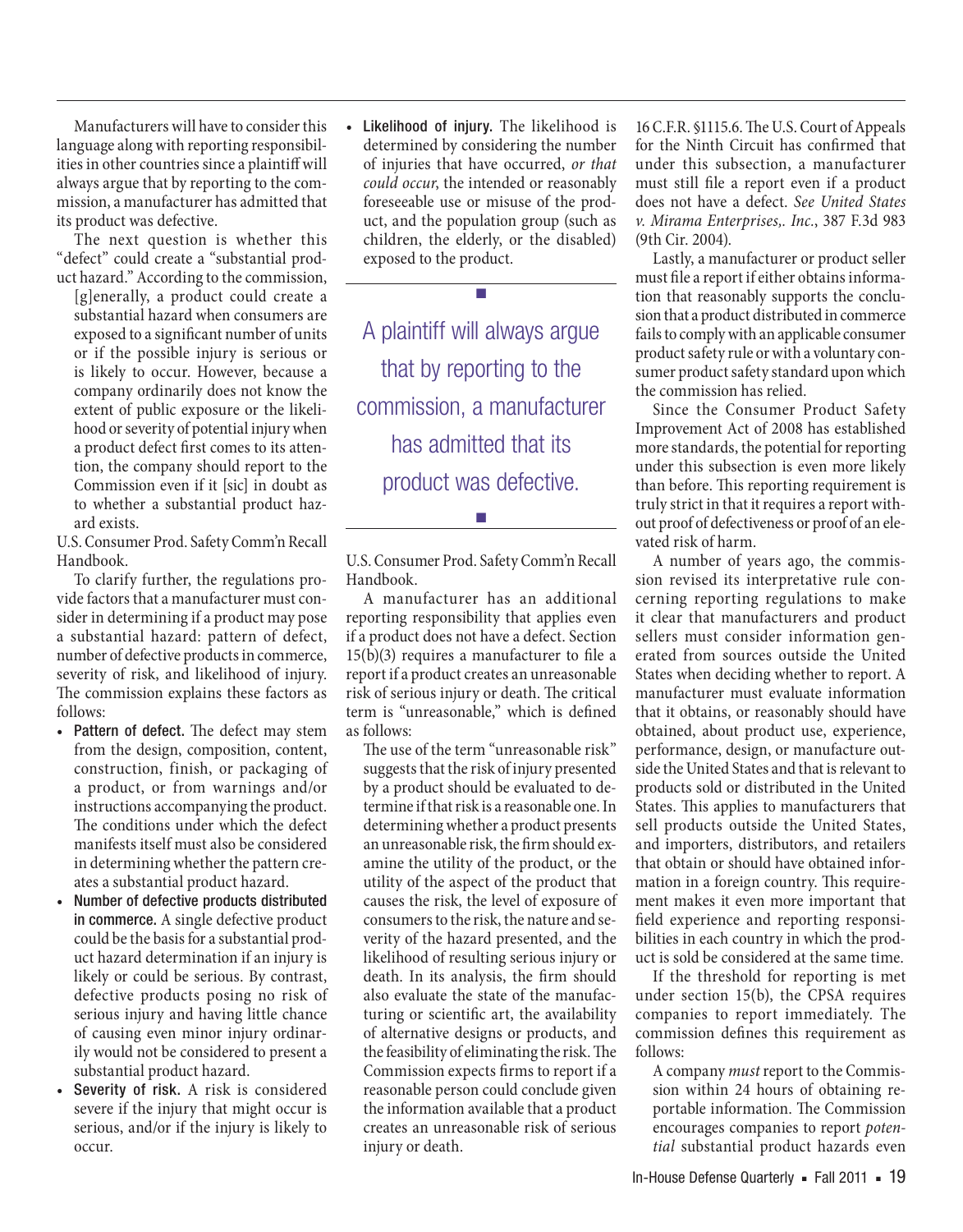j.

while their own investigations are continuing. However, if a company is uncertain whether information is reportable, the firm may spend a reasonable time investigating the matter. That investigation should not exceed ten working days unless the firm can demonstrate that a longer time is reasonable in the circumstances. (emphasis in original).

U.S. Consumer Prod. Safety Comm'n Recall Handbook.

To encourage manufacturers to report even when they aren't sure if they are required to do so, the commission has tried to reassure them:

Reporting a product to the Commission under section 15 does not automatically mean that the Commission will conclude that the product creates a substantial product hazard or that corrective action is necessary. The CPSC staff works with the reporting firm to determine if corrective action is appropriate. Many of the reports received require no corrective action because the staff concludes that the reported product defect does not create a substantial product hazard.

U.S. Consumer Prod. Safety Comm'n Recall Handbook.

the event?

**NORMAL/ FORESEEABLE** 

**INCIDENT** 

Yes

Is this a consumer product that I

manufacture, import or sell in Canada? Is the consumer product connected to

Does the event meet

the criteria of an incident?

**Figure 1**

**EVENT OCCURS** 

**RELATE** 

Yes

But the commission is not bound by the above-quoted language, and evidence indicates that the commission staff today are more likely to require a corrective action such as a recall even if a risk is remote. Manufacturers have been complaining, publicly and privately, that the commission has been requiring unnecessary corrective actions, but these complaints have mostly fallen on deaf ears.

Consumer-oriented commissioners now make up the majority of the Consumer Product Safety Commission, and this year it hired two former U.S. Department of Justice prosecutors, one to head the Office of Compliance and Field Operations, and the other to head administrative litigation in the Office of the General Counsel. The consequence is that it would not be surprising to see more recalls, faster recalls, and more civil penalties for failing to report to the commission in a timely fashion.

If the new law and regulations increase reports of incidents occurring outside of the United States to U.S. manufacturers, the commission may also receive more reports, which may, in turn, create potential problems for companies that fail to set up systems to receive worldwide safety information and to evaluate it centrally to

## What is a **Reportable Incident**?

Death or serious adverse effects on health, incuding a serious injury (actual or near miss) 14(1)(a) Defect or characteristic that may result in serious adverse effects on health 14(1)(b) Incorrect or insufficient information on a label or package that may result in serious adverse effects on health 14(1)(c) Recall/measure in an other jurisdiction for human health or safety 14(1)(d)

Does the event indicate an unreasonable hazard posed by the normal or foreseeable use of the product or the foreseeable misuse of the product?

14(2) - Incident Report

## When Do I Need to Report an Incident?



Manufacturers, Importers and Sellers (retailers, distributors) DAY DAY DAY DAY DAY **DAY** DAY 5 7 1 2 3 4 8 6

> 14(3) - Written Report Manufacturers and Importers

DAY

9

10

decide whether reporting is necessary and, if so, to which government agency.

#### **Canada**

On June 20, 2011, Canada's new Consumer Product Safety Act went into force. This legislation, which is similar to most of the other safety laws around the world, establishes a reporting requirement to Health Canada.

The legislation requires mandatory reports for "incidents" involving

- (*a*) an occurrence in Canada or elsewhere that resulted or may reasonably have been expected to result in an individual's death or in serious adverse effects on their health, including a serious injury;
- (*b*) a defect or characteristic that may reasonably be expected to result in an individual's death or in serious adverse effects on their health, including a serious injury;
- (*c*) incorrect or insufficient information on a label or in instructions—or the lack of a label or instructions—that may reasonably be expected to result in an individual's death or in serious adverse effects on their health, including a serious injury; or
- (*d*) a recall or measure that is initiated for human health or safety reasons by a foreign entity or Canadian entities.

Consumer Product Safety Act §14(1) (Can.).

A manufacturer, seller, or importer must report to Health Canada within two days of someone in the supply chain becoming aware of an "incident" and then must file a more complete written report within 10 days.

In June 2011, Health Canada issued the Guidance on Mandatory Incident Reporting Under the Canada Consumer Product Safety Act—Section 14 Duties in the Event of an Incident, which set forth Health Canada's interpretation of the reporting requirements. This Health Canada guidance does not substitute for, supersede, or limit the requirements under the act. Therefore, the actual legislation takes precedence.

Section 14(1)(a) of the legislation makes clear that potential future harm constitutes an "occurrence" requiring a report if it "may reasonably have been expected"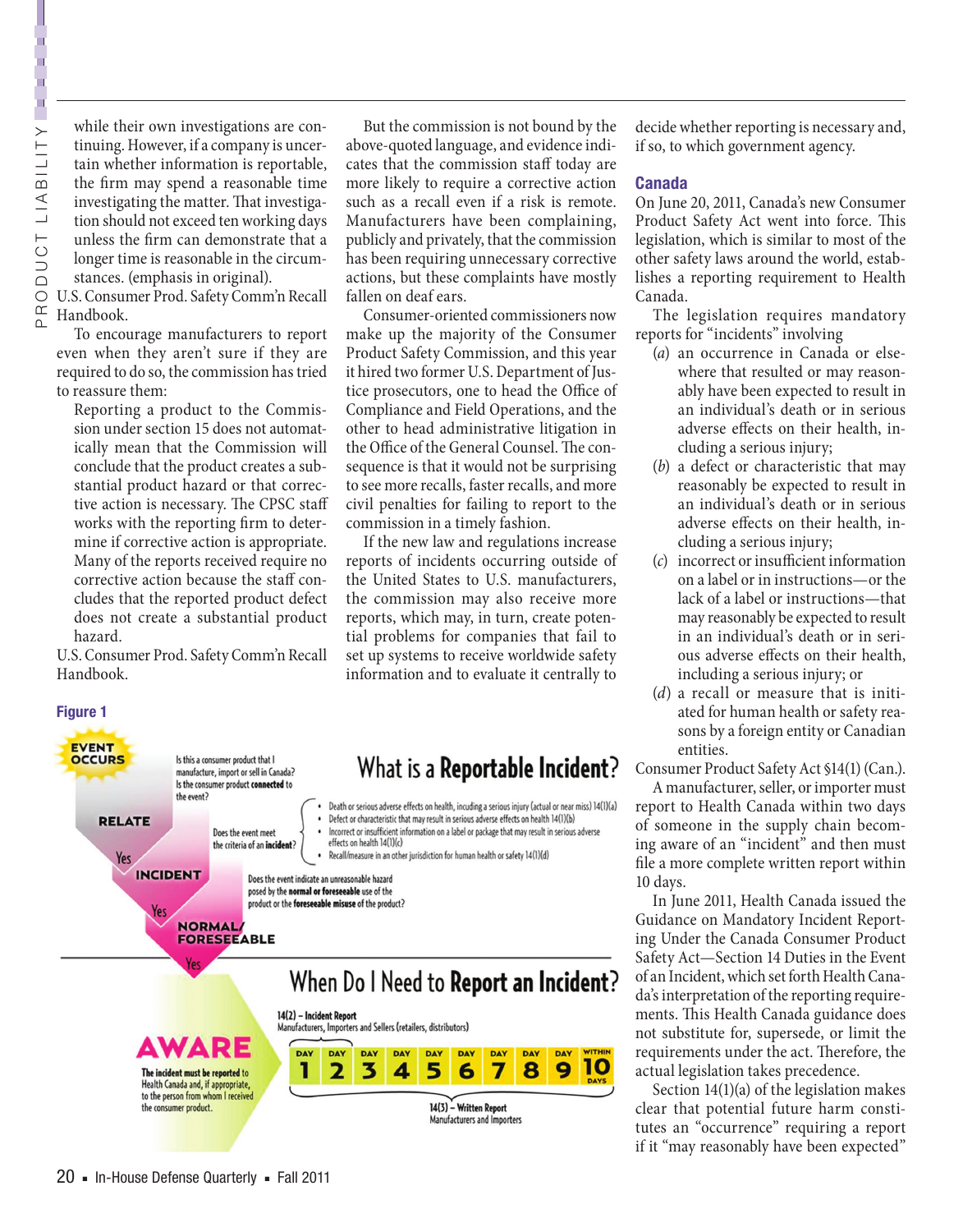to result in death or serious injury. Consumer Product Safety Act §14(1)(a) (Can.). Section 14(1)(b) and the guidance make clear that even without an "occurrence," a report is required if "a defect or *characteristic* may reasonably be *expected* to result in an individual's death or serious injury." *Id.* at §14(1)(b) (emphasis added). And section 14(1)(d) and the guidance make clear that a recall anywhere in the world related to a product or a part sold in a product in Canada would require a report. *Id.* at §14 (1)(d). Health Canada's guidance does not clarify whether only recalls mandated by governments require reporting or if voluntary recalls initiated by manufacturers or product sellers also call for reporting.

After receiving comments from the manufacturing community about the low threshold for reporting, Health Canada inserted a new section in the guidance that poses a question that manufacturers and product sellers should ask and answer in deciding whether the Canadian legislation requires a report: "Does it [an incident or characteristic] indicate an unreasonable hazard posed by the normal or foreseeable use of the product or the foreseeable misuse of the product?" This provision decreases the reporting responsibility under all section 14 subsections by raising the harm standard to an "unreasonable hazard." However, section 14 of the Canadian act does not contain the word "unreasonable," and the Health Canada guidance does not define it. In addition, the Health Canada guidance states that "[w]hat constitutes normal or foreseeable use of a consumer product will depend on the particular product involved, and with the circumstances surrounding the event." Therefore, while it provides a way for companies not to report if they don't deem a hazard unreasonable, or they deem a product's use or misuse unforeseeable, it does not help them much in making these determinations. Also, since the reporting section doesn't contain the word "unreasonable," it isn't clear if the attempt by Health Canada to limit the reporting responsibility to more serious risks will withstand legal scrutiny. *See* Figure 1, page 20 for Health Canada's depiction of the reporting requirements as expressed in the guidance.

Other complicated reporting responsibility questions remain unanswered. Reporting responsibility belongs to a product manufacturer, importer, or seller. But what if a product manufacturer is based in the United States and becomes aware of an incident in the United States or elsewhere in the world that might require a report in Canada? That manufacturer is not a Canadian entity. Is it required to report

■

A number of years ago, the commission revised its interpretative rule concerning reporting regulations to make it clear that manufacturers and product sellers must consider information generated from sources outside the United States when deciding whether to report.

to Health Canada, or is it required to tell a Canadian entity that the manufacturer sells the product to, *e.g.*, the importer, the retailer, or Canadian subsidiary or division? And what happens if the manufacturer doesn't? None of this is dealt with in the legislation or in the Health Canada guidance. Companies will need to make decisions about how they will interpret and comply with this requirement.

■

One other issue to mention is that Canada has another safety agency to which companies have had responsibility to report safety issues involving consumer products for a number of years. The Electrical Safety Authority of Ontario (ESA) has jurisdiction over unsafe electrical products sold in Ontario. However, in accordance with a Memorandum of Understanding (MOU) dated September 2010, Health Canada has allowed the ESA to take the lead on nationwide safety issues involving electrical products. After June 20, 2011, Health Canada and ESA started to discuss revising the MOU to accommodate Health Canada's new responsibilities, however, at the moment, for electrical products, companies have to report to both Health Canada and ESA.

### **Australia**

Australia's new product safety law, referred to as the Australia Consumer Law, took effect on January 1, 2011. The Australian Competition and Consumer Commission will administer the new law. As with Health Canada, the Australian commission issued a guidance, A Guide to the Mandatory Reporting Law in Relation to Consumer Goods, in December 2010. Concerning reporting, the Australian guide states the following:

Individual suppliers are responsible for reporting incidents where consumer goods have been associated with a death or serious injury or illness of any person.

Broadly there are *two* triggers to the reporting requirement for suppliers, both of which must be present before the supplier is required to report:

- The goods in question are consumer goods;
- A supplier of such consumer goods, or services related to them, has become aware that a person has suffered death or serious injury or illness.

The second trigger, that the supplier has become aware of a death, serious injury or illness only triggers the reporting requirement if either:

1. The supplier considers that the death or serious injury or illness was caused, or may have been caused, by the use or foreseeable misuse of the consumer goods.

OR

2. The supplier becomes aware that a person other than the supplier considers that the death or serious injury or illness was caused, or may have been caused, by the use or foreseeable misuse of the consumer goods.

Provided at least one of these two elements of the second trigger is met, along with the first trigger, a supplier is required to report the incident.

*New Safety Laws* ❮ page 56